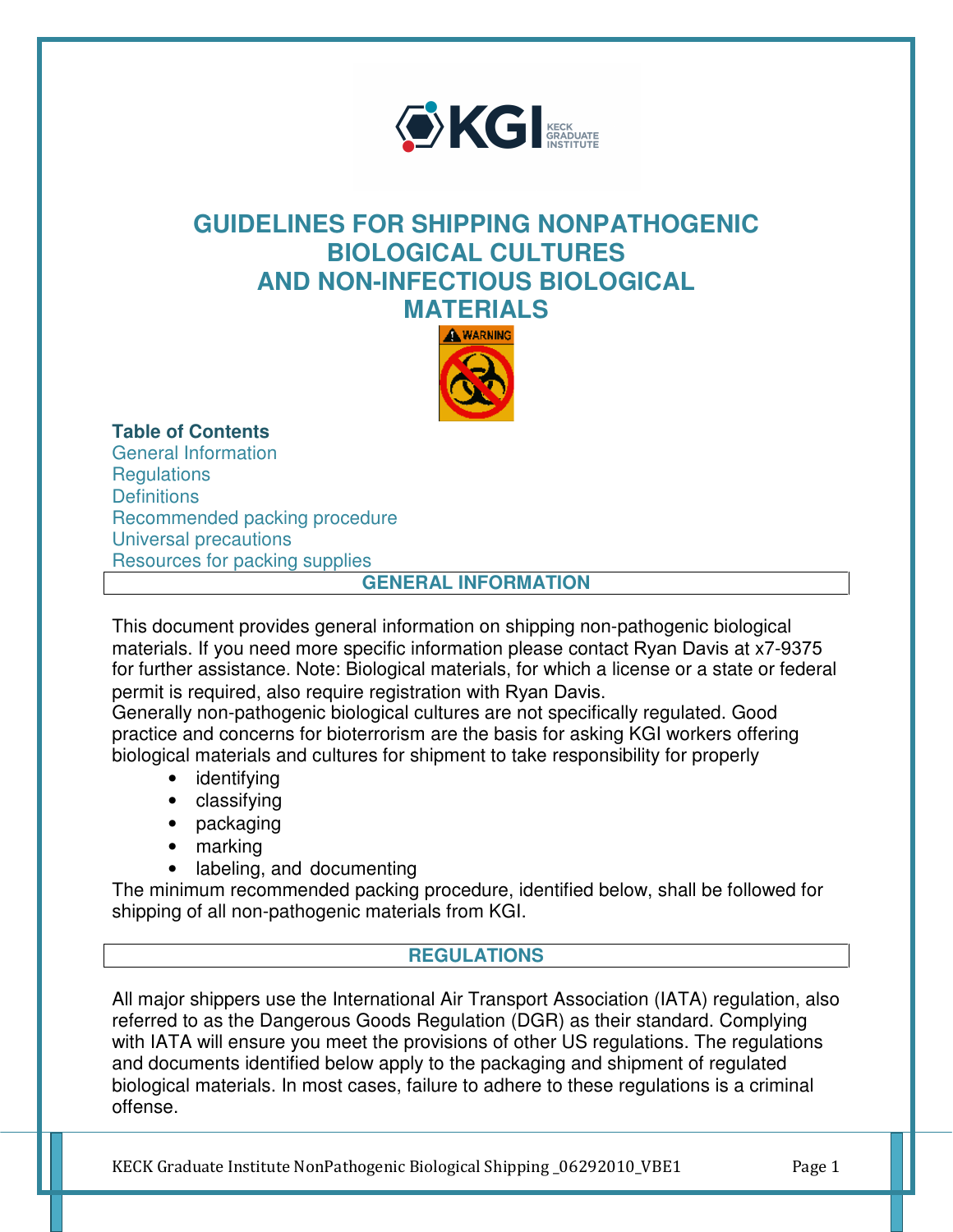- U.S. Department of Transportation, 49 CFR Parts 171-180 and amendments
- U.S. Public Health Service, 42 CFR Part 72, Interstate Shipment of Etiologic Agents
- U.S. Department of Labor, Occupational Safety and Health Administration, 29 CFR Part 1910.1030, Blood borne Pathogens
- International Air Transport Association (IATA), Dangerous Goods Regulations
- U.S. Postal Service, 39 CFR Part 111, Mailability of Etiologic Agents, Mailability of Sharps and Other Medical Devices, and Publication 52, Acceptance of Hazardous, Restricted or Perishable Matter
- International Civil Aviation Organization, Technical Instructions for the Safe Transport of Dangerous Goods by Air
- United Nations, Recommendations of the Committee of Experts on the Transportation of Dangerous Goods

It is your responsibility as the shipper to determine whether your biological materials are subject to the requirements of any of these regulations. Most non-pathogenic biological materials are not regulated but if you have any doubt about the material you want to ship, review the definitions below and contact Barb Erwin if you need further assistance.

### **REGULATION DEFINITIONS**

### **Infectious Substances or Etiologic Agents**:

DOT definition: A viable microorganism or its toxin, that causes or may cause disease in humans or animals.

IATA definition: Substances known to contain, or reasonably expected to contain, pathogens.

Pathogens are microorganisms (including bacteria, viruses, rickettsia, parasites, fungi) or recombinant microorganisms (hybrid or mutant) that are known or

reasonably expected to cause disease in humans, plants or animals.

### **Biological Materials:**

Biological materials include infectious substances (etiologic agents), diagnostic (clinical) specimens, and other biological products (see Biological Product below).

### **Diagnostic Specimen:**

Any human or animal material including excreta, secreta, blood, blood components, tissue, and tissue fluids being shipped for the purposes of diagnosis.

Please note that diagnostic specimens that are "known or reasonably expected" to contain pathogens must be handled as infectious substances.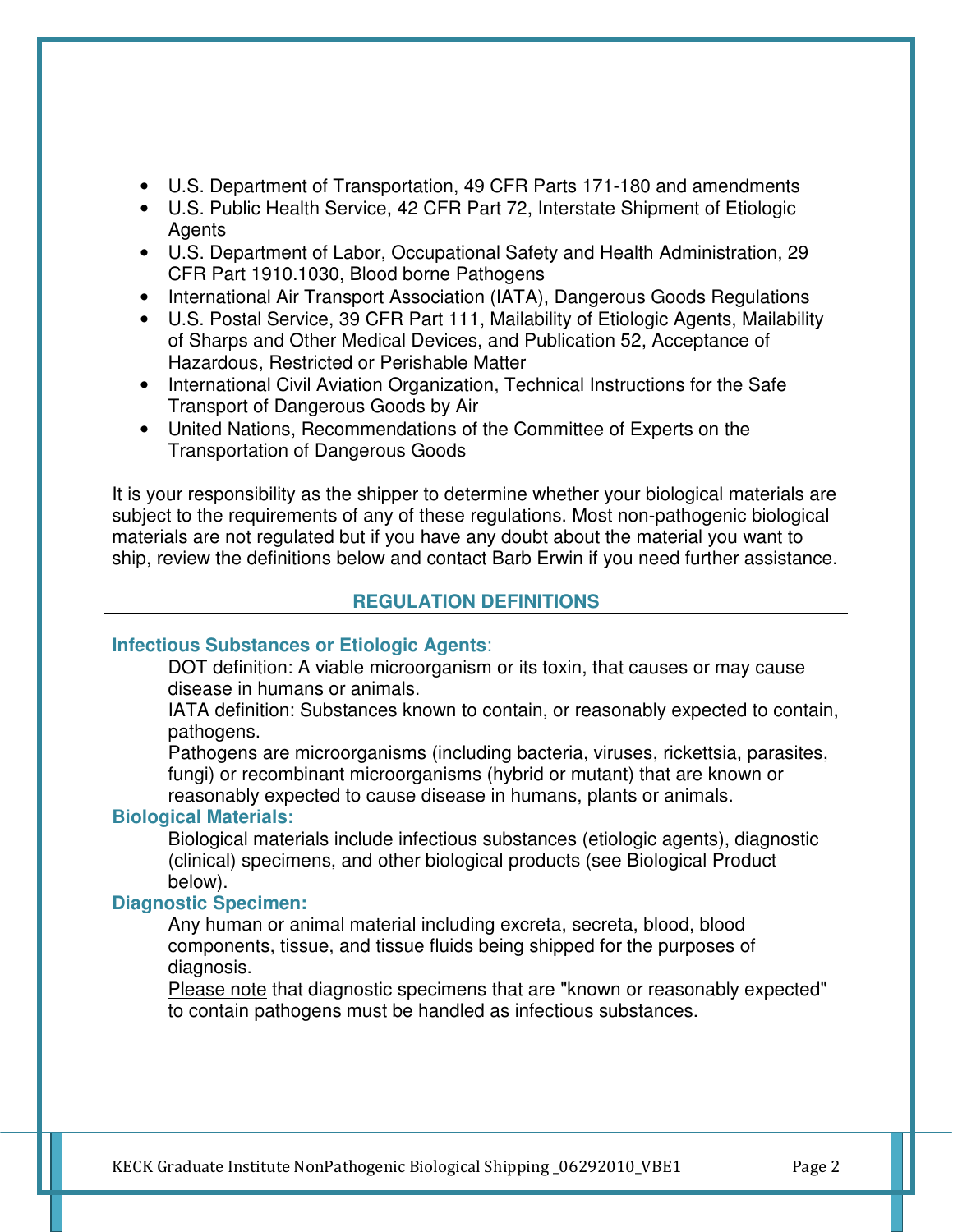### **Biological Product:**

A product prepared in accordance with regulations that govern vaccines, licensed biological products, diagnostic products, etc

**Note**: Non-pathogenic low-hazard biological products such as Escherichia coli K-12 do not fall into any of the categories listed above in definitions.

Packages must be clearly labeled as to the contents and constructed of materials to protect the specimen and prevent leakage.

Additionally, the OSHA blood borne pathogens standard requires all packages containing blood products be labeled with the biohazard label. For instructions on shipping cultures of pathogenic organisms or infectious materials please see the fact sheet on "Shipping Infectious Materials."

# **Guidelines for the Packaging for Shipment of Non-Infectious Biological Materials and Non-Pathogenic Cultures**

### **Testing Requirements**

There are no testing requirements for containers used to ship non-pathogenic cultures or non-infectious biological materials.

# **Recommended Packaging for Non-Pathogenic Biological Materials**

### **Primary container (innermost container):**

- 1. Use a vial, tube or plate made of glass, metal, plastic or other medium suitable for transportation of the material being shipped.
- 2. Clearly identify the contents and avoid abbreviations (e.g. write out E. Coli K-12 - DH1 rather than just DH1).
- 3. Reinforce screw caps and plates with an adhesive tape, use a metal crimp seal or skirted stopper for metal and glass.

### **Secondary container:**

- 1. Use a watertight/leak proof container and reinforce with an adhesive tape as necessary to contain the contents (e.g. zip-lock type bag).
- 2. Affix a label with a complete list of the contents including the scientific name and the amount in ml for liquids.
- 3. Surround each primary container with sufficient absorbent packing material to completely absorb the contents should the primary container break

### **Shipping container:**

- 1. Use a container made of sufficient strength to protect the specimen.
- 2. Affix a proper label to identify the contents.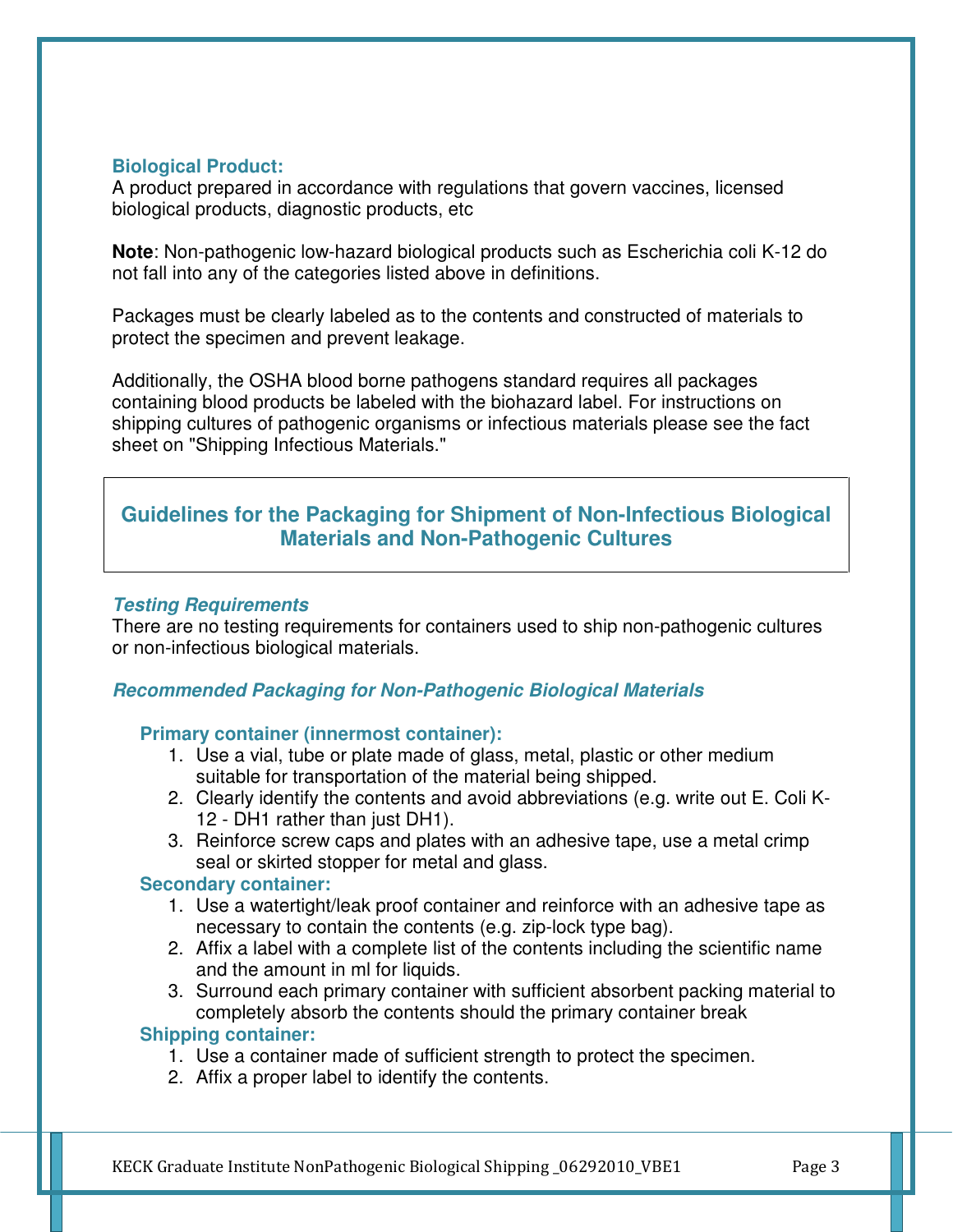- 3. Affix an accurate address label with the complete address and phone number for both the shipper and the recipient.
- 4. Affix the "double up arrows" sticker if orientation is important.
- **5.** If dry ice or liquid nitrogen is used in the packaging, these materials must be declared, and packages must be properly labeled with an ORM class 9 label and a Shipper's Declaration for Dangerous Goods must be completed. Contact Barb Erwin x7-0160 if you need assistance in completing this form. **Note: Dry ice should never be placed in a sealed container.**



# **UNIVERSAL PRECAUTIONS**

Universal precautions are designed to protect the handler from exposure to blood borne pathogens and at a minimum it is to include:

- 1. Wearing of protective latex or vinyl gloves or gloves of other appropriate materials when handling or processing specimens
- 2. Washing your hands after completing your work and removing gloves
- 3. Wearing a lab coat, apron or other suitable outer garment to prevent contamination of clothing
- 4. Wearing a face shield or other face protection if there is the possibility of splatter
- 5. Prohibiting the application of lipstick or other makeup in areas where blood or pathogenic organisms are handled or processed
- 6. Prohibiting the consumption of food or beverages in areas where blood or pathogenic organisms are handled or processed

**Note:** When handling human blood always use "Universal Precautions." If the blood is a diagnostic specimen it can be shipped without the dangerous goods paperwork. However, if the human blood is known to be infected with an infectious substance, it must be packaged and shipped as such and requires the dangerous goods paperwork (see fact sheet on shipping infectious materials for more detail).